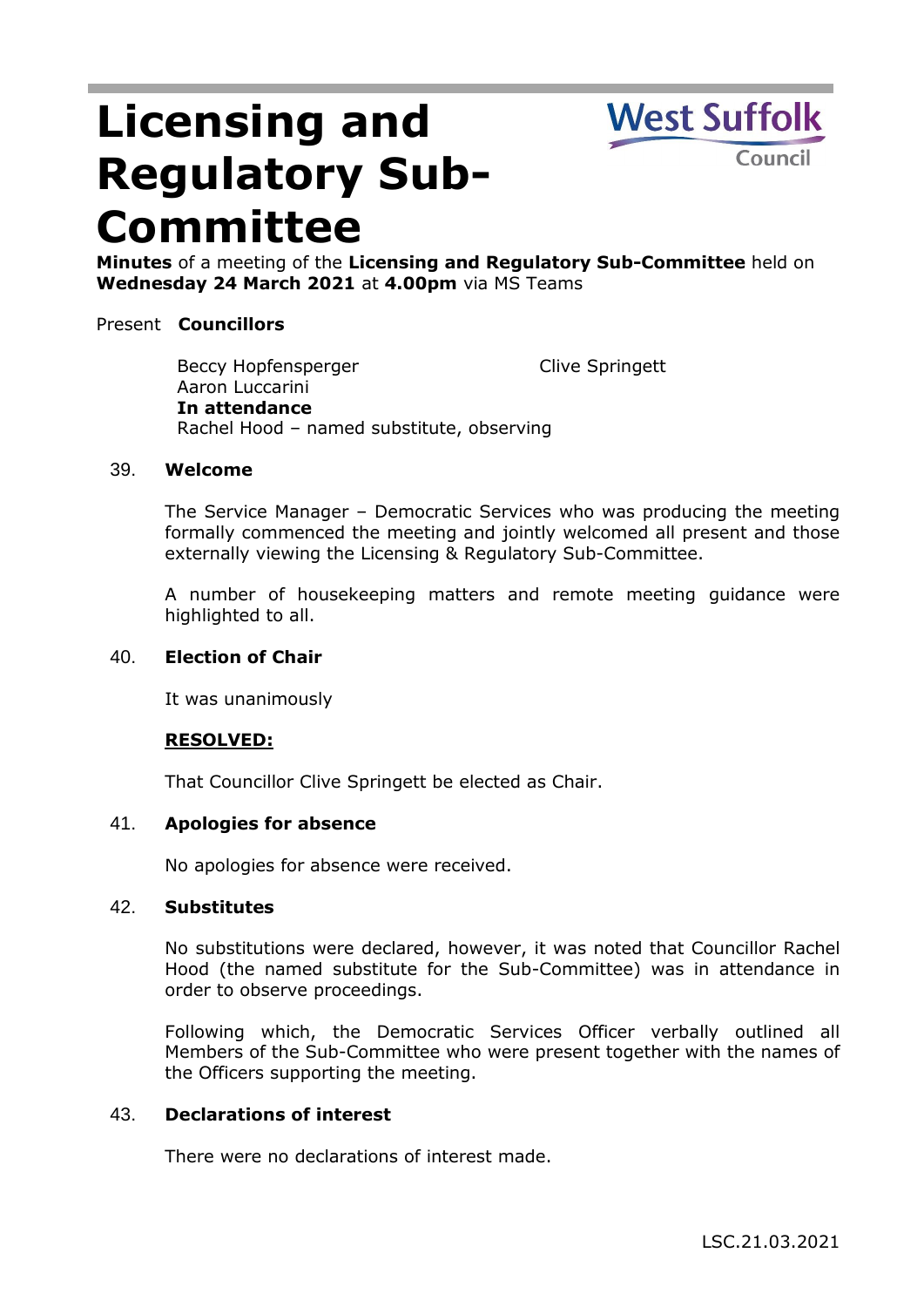## 44. **Exclusion of press and public**

It was proposed, seconded and unanimously

## **RESOLVED:**

That the press and public be excluded during the consideration of the following items because it is likely, in view of the nature of the business to be transacted or the nature of the proceedings, that if members of the public were present during the items, there would be disclosure to them of exempt categories of information as prescribed in Part 1 of Schedule 12A of the Local Government Act 1972, and indicated against the items and, in all circumstances of the case, the public interest in maintaining the exemption outweighs the public interest in disclosing the information.

## 45. **Application for a Private Hire/Hackney Carriage Driver's Licence (Exempt: Paragraphs 1 & 2) (Report No: LSC/WS/21/003)**

*(On commencing this agenda item it became apparent that the applicant had not connected to the meeting after having indicated to the Licensing Authority that they intended to. The Chair allowed an adjournment to enable the Democratic Services Officer to attempt to reach the individual via telephone. However, prior to the Officer presenting the report the applicant joined the meeting via Microsoft Teams.)*

The Business Partner (Litigation/Licensing) welcomed all present for this item, reported that no declarations of interest had been received and introductions to the Panel and accompanying Officers were made.

The Business Partner (Litigation/Licensing) then outlined the procedure for the conduct of the Hearing as attached to the agenda and sought the applicant's approval for Councillor Rachel Hood to remain in the meeting in order to observe proceedings.

The Licensing Officer presented the report which explained that Members were requested to consider an application for a combined Hackney Carriage/Private Hire Driver's Licence.

The Sub-Committee needed to be satisfied that the applicant was a fit and proper person to hold a licence issued by the Council.

The Business Partner (Litigation/Licensing) drew attention to the written statement that had been submitted by the applicant and which had been circulated as a supplement to the agenda papers. Members were advised that the document contained a minor error in that it referenced the year 1986 when it should have read 1985.

The applicant attended the meeting to present their case and answer Members' questions.

Following which the three Members of the Sub-Committee, the observing Councillor, the Business Partner (Litigation/Licensing) and the Democratic Services Officer withdrew from the meeting and joined a separate private